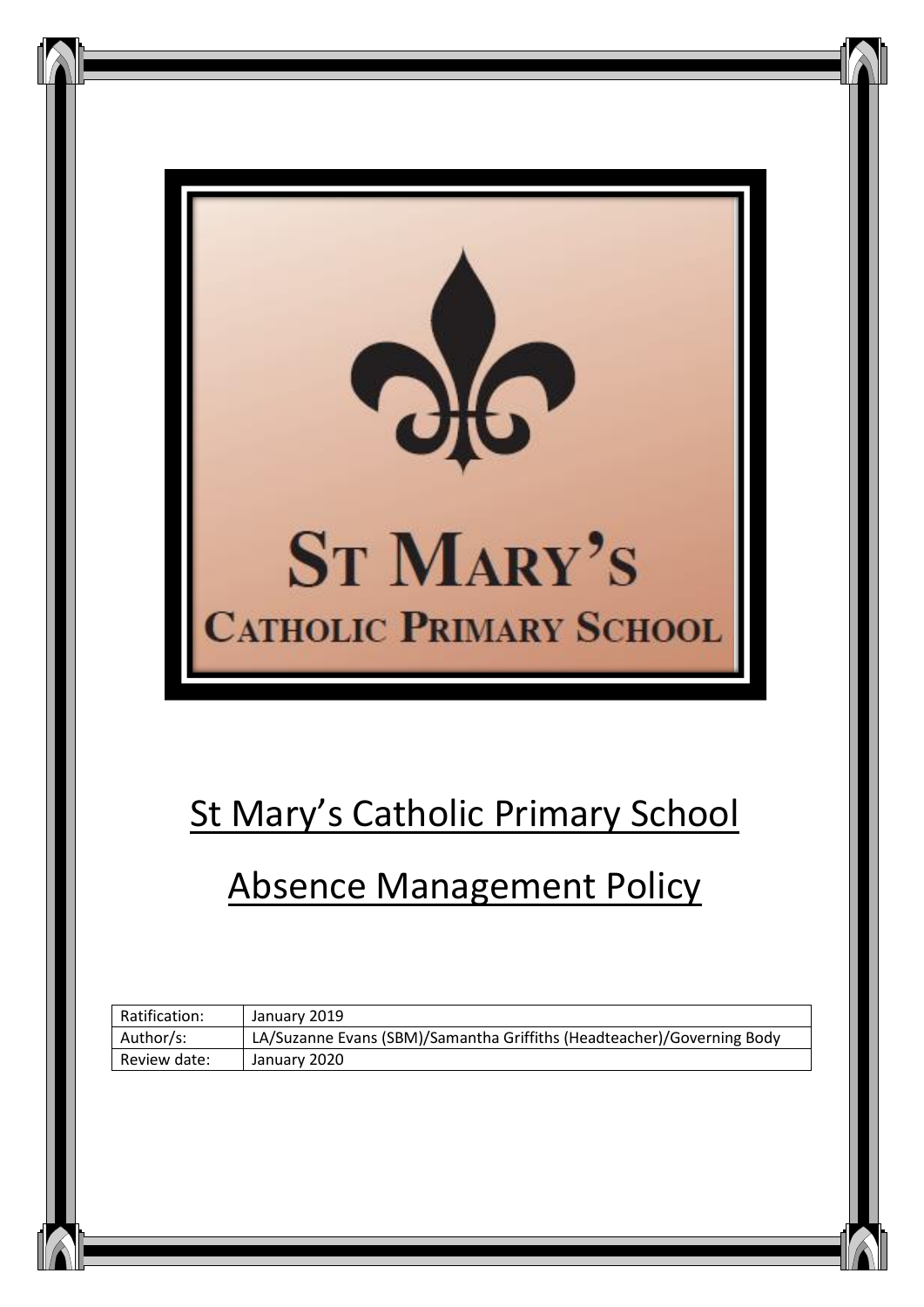#### **1. Introduction**

When people are away from work, we miss the valuable contribution that they make to our success. We also recognise that keeping people at work or getting them back quickly if they do go off sick or are absent from work, is a key factor in protecting their longer term health and wellbeing.

For these reasons we are committed to reducing absence and to improving the health, wellbeing and attendance of our employees. This policy sets out how we intend to do this in a fair, consistent and proactive way.

# **This policy should be read in conjunction with the Guidance Notes which are referred to throughout the policy.**

#### **2. Scope of Policy**

This policy applies to all School employees working at the school, except those directly employed by the Council and providing services to the School as a contractor e.g. catering and cleaning staff. It does not apply to casual workers.

#### **3. Policy Commitments**

As a Governing Body we are committed to:

- Supporting you to maintain high levels of attendance and helping you to successfully return to work as quickly as possible if you are sick or have an absence.
- Actively monitoring absence levels and initiating action for improvement
- Managing absence fairly, consistently and in line with ACAS best practice guidance and employment legislation, including the Equality Act 2010
- Ensuring that in all cases, your confidentiality is respected when dealing with personal medical information.
- Treating you reasonably and fairly, taking into account your individual circumstances as well as the needs of the business.

This policy recognises that:

- Attendance at work is an implied term of your contract of employment.
- References to "your manager" in this policy should be taken to mean the Chair of Governors (or nominee) in respect of the Headteacher's absence and Head Teachers, Deputy/Assistant Head Teachers, School Business Manager or nominee in respect of all other members of school staff.
- You have the right to be accompanied at each formal stage of the process by a trade union representative or a work colleague.
- Failing to follow the requirements of this policy without reasonable justification or abusing the policy may result in absence being treated as unauthorised and occupational sick pay being withheld. In some circumstances it may also result in disciplinary action being taken.
- Where a decision is made to withhold sick pay, you will be notified of this in advance and advised of the reason for the decision.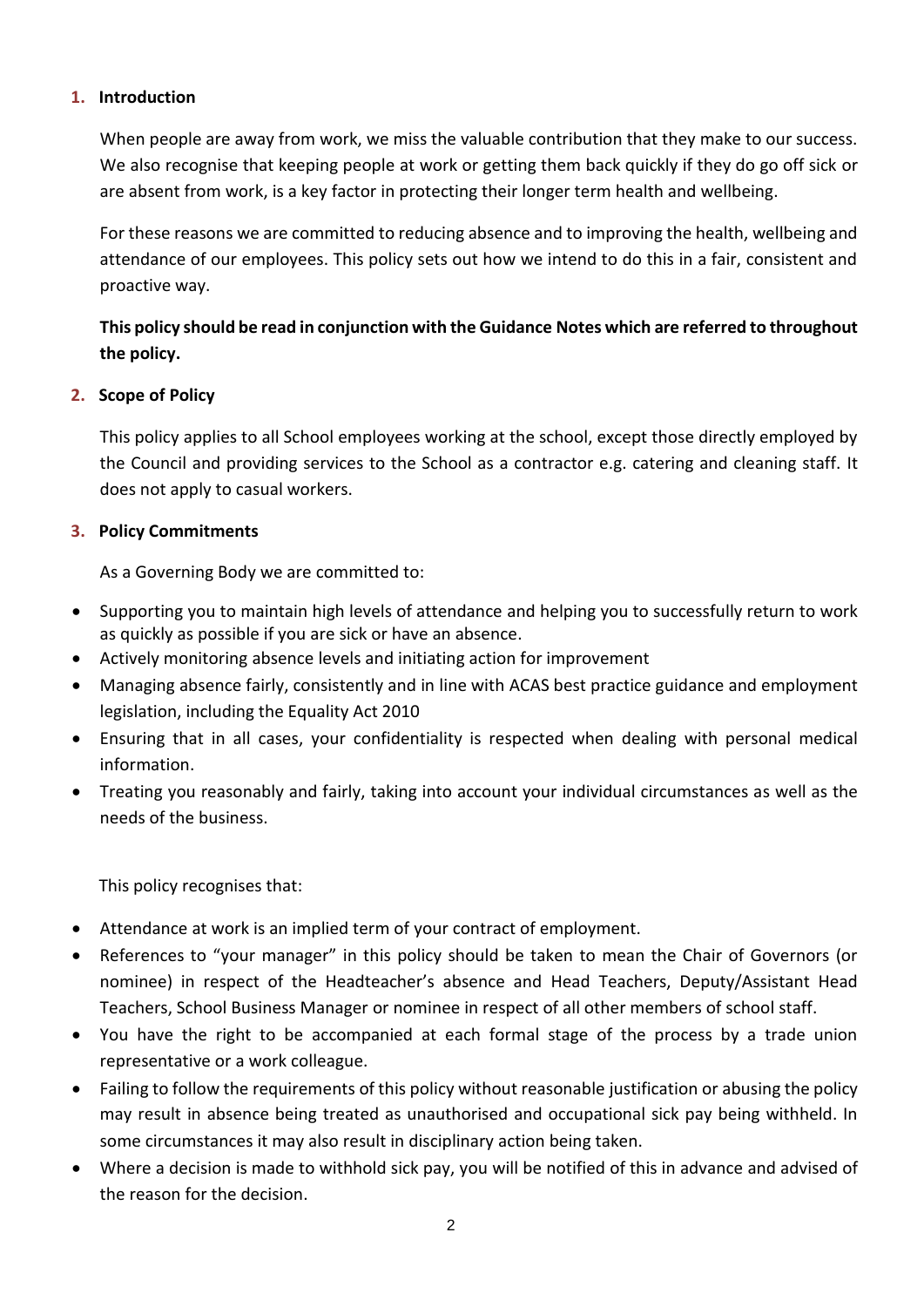#### **Absence Reporting**

If you are unable to attend work due to sickness or other reason, you must **personally** telephone your line manager by 7.30am . For all teaching staff and administrators this is Samantha Griffiths and Suzanne Evans if you are part of the cleaning team or lunchtime supervisory team prior to your normal start time and in accordance with the schools agreed reporting arrangements that exist.

## **\*Emails or text messages are not an acceptable method of reporting absence. Asking someone else to make contact on your behalf is only acceptable in exceptional circumstances (such as hospitalisation).**

#### **If you are unable to speak to your manager, your manager will call you back as soon as possible.**

You will be asked to provide the reason for your absence, how long you expect to be off work, a contact telephone number, and details of any work of which you are aware which may need to be re-allocated or any meetings which may need to be rescheduled in your absence.

You must telephone your manager (or an agreed individual specified by your manager) every day before 2pm that you remain off sick for the first five days of absence (unless your absence is covered by a Fit Note or unless an alternative contact arrangement is agreed with your manager), to keep them informed of your progress and your likely return to work date. After five days, your manager will discuss and set out the future regularity of contact with you.

#### **Absence Recording**

Any absence up to seven calendar days will require a self certification form to be completed on your return to work.

Any absence which extends beyond seven calendar days must be covered by a signed Statement of Fitness for Work (Fit Note) from your GP. You must give this to your manager immediately on your return to work, or, if your absence is continuing, as soon as you obtain it from your GP. Backdated Fit Notes will not be accepted.

In *exceptional circumstances* you may be required to provide a Fit Note before the eighth day of absence (for example: if the manager has reason to believe that the employee was not legitimately sick or if there is an identifiable pattern of regular absence).

Failure to submit the appropriate forms in a timely manner may have an impact on your receiving the appropriate pay.

#### **Fit Notes**

On receipt of a 'Fit Note' your manager (or agreed individual specified by your manager) should:

- Check whether your doctor has assessed that you are **not fit for work**, or **may be fit for work**
- Check **how long** your Fit Note applies for, and whether you are expected to be fit for work when your Fit Note expires.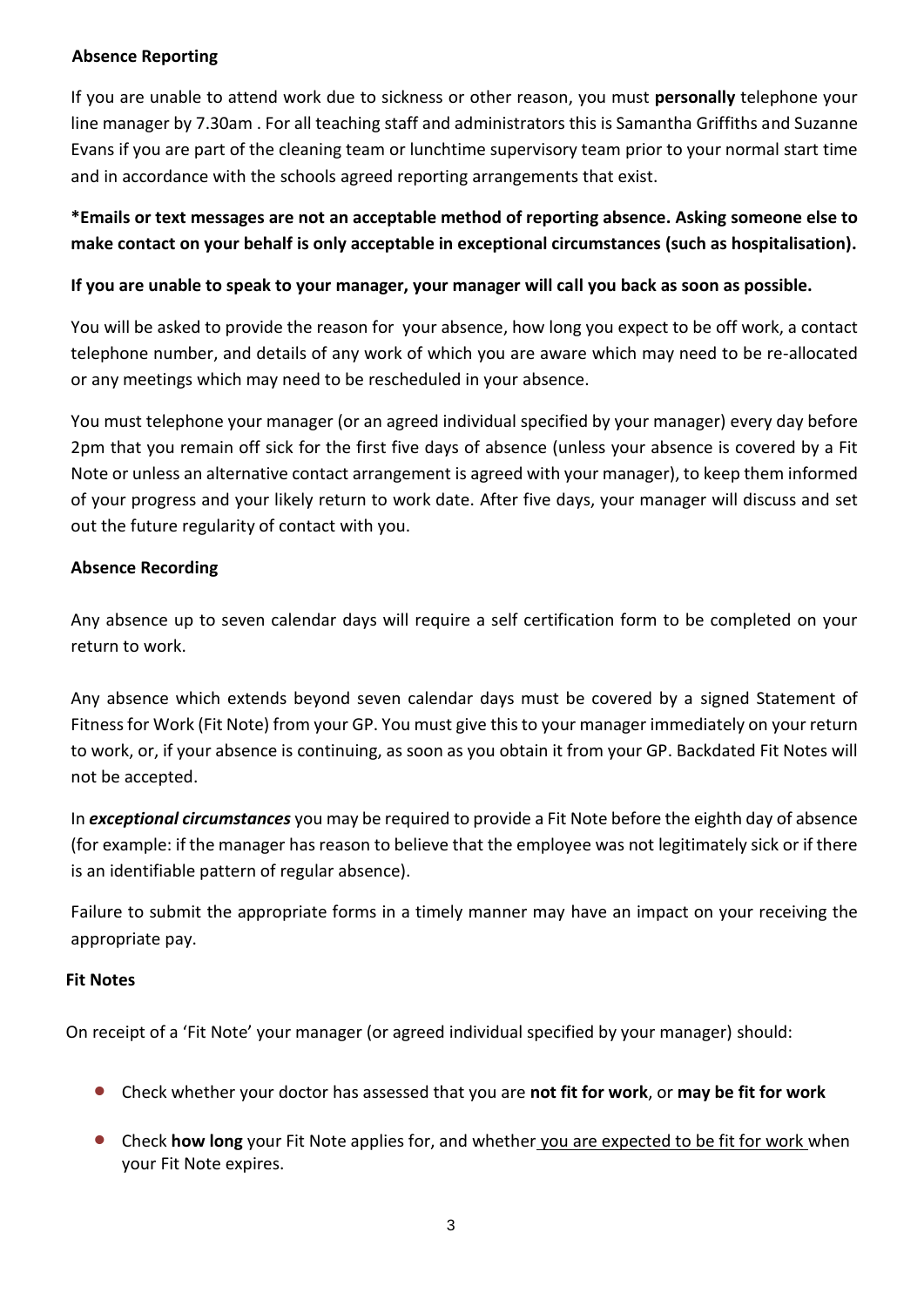- If you **may be fit** for work, discuss your fit note with you and see if **any changes can be agreed**  to help you come back to work while it lasts, for example a phased return to work, flexible working, amended duties, workplace adaptations. Advice from Occupational Health may be sought.
- If you are not fit for work, use the Fit Note as evidence for **sick pay purposes**.
- The original Fit Note will be returned to you.

Once you are well, you may return to work at anytime, even if it is before your Fit Note expires without the need to go back to your Doctor. If this is the case, your manager (or agreed individual specified by your manager) will meet with you either before your return to work or on the day of your return to manage your return to work with you.

#### **Sick Pay**

Where you have complied with the above reporting and recording procedures, sick pay will be paid as follows:

#### **Teachers**

| <b>Length of Service</b> | <b>Full Pay entitlement</b> | 1/2 Pay entitlement   |  |
|--------------------------|-----------------------------|-----------------------|--|
| First year of service    | 25 working days             | 50 working days after |  |
|                          |                             | completing 4 calendar |  |
|                          |                             | months service        |  |
| Second year of service   | 50 working days             | 50 working days       |  |
| Third year of service    | 75 working days             | 75 working days       |  |
| Forth & subsequent years | 100 working days            | 100 working days      |  |

#### **Support Staff**

| <b>Length of Service</b> | <b>Full Pay entitlement</b> | 1/ <sub>2</sub> Pay entitlement |
|--------------------------|-----------------------------|---------------------------------|
| 0 -4 Months              | 1 month                     | 0 days                          |
| 4-12 Months              | 1 month                     | 2 months                        |
| 12 - 24 Months           | 2 months                    | 2 months                        |
| 24 - 36 Months           | 4 months                    | 4 months                        |
| 36 - 60 Months           | 5 months                    | 5 months                        |
| 60 Months +              | 6 months                    | 6 months                        |

Sick pay may be extended beyond the above entitlement in *exceptional circumstances*, such as terminal illness, with the agreement of the Governing Body.

Where there is medical evidence that you are no longer able to fulfil the requirements of your role and all other options have been explored including reasonable adjustments and redeployment within the school,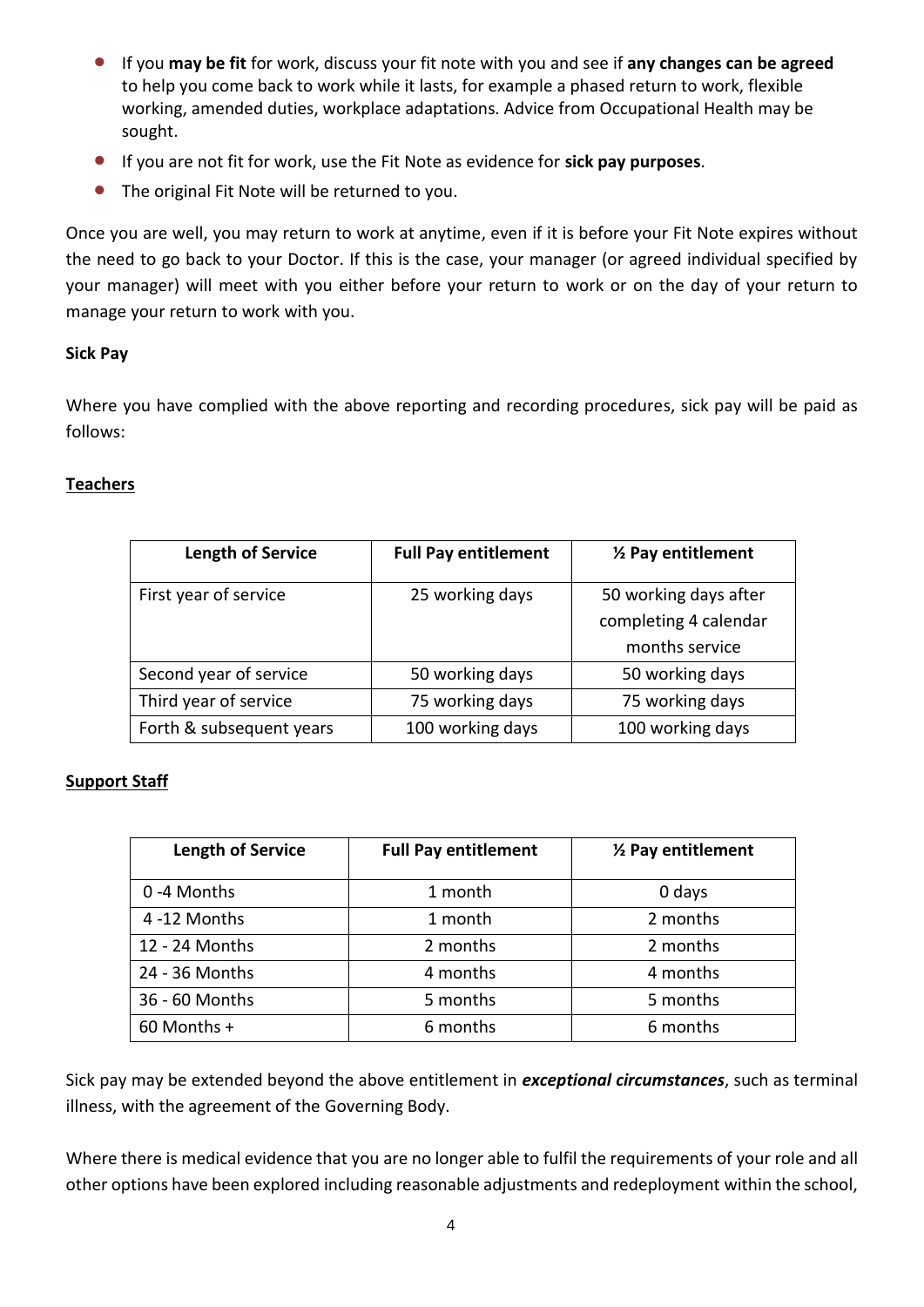the school may end your employment before the expiry of your contractual sick pay and before you have reached the final stage of the absence procedure.

#### **Returning to Work**

Your manager will conduct a return to work meeting with you after every period of absence, regardless of its length or the reason for it. This will take place on your first day back at work or as soon as is reasonably practicable thereafter (and no later than 3 days after returning).

The nature of the return to work meeting will vary in accordance with the reasons for your absence and your previous absence history. The discussion will take place in private and as a general rule the discussion will cover the following points:

- Welcome you back to work and check how you are feeling
- The reason for your absence
- The impact of your absence on the team/children/School (if appropriate)
- Your absence record and implications of any future absence (if relevant)
- Any adjustments / alterations / support necessary to settle you back into work
- Any key changes that have taken place during your absence

An agreed record of the Return to Work meeting will be kept by your manager. A copy of the Return to Work meeting will also be sent to you for your records.

A phased return to work or a temporary adjustment to duties may be agreed after an extended period of absence where your GP or specialist supports this and/or Occupational Health advises it as appropriate to the individual circumstances. Your manager must review your GP / Occupational Health advice and decide whether the phased return can be accommodated within the needs of the school.

A phased return to work will be paid up to a maximum of 2 weeks. An agreed phased return to work which extends beyond 2 weeks will be covered by unpaid leave.

In exceptional circumstances, following discussion with the Head Teacher and/or Governing Body to ensure a consistent approach, a manager may agree to extend pay during the return to work beyond 2 weeks.

#### **Managing Absence**

Individual and School absence levels will be monitored by your line manager.

Where absence levels meet the agreed triggers, the formal absence management process will start. Although a manager may raise concerns regarding your attendance with you at any stage.

The absence triggers for management action are as follows: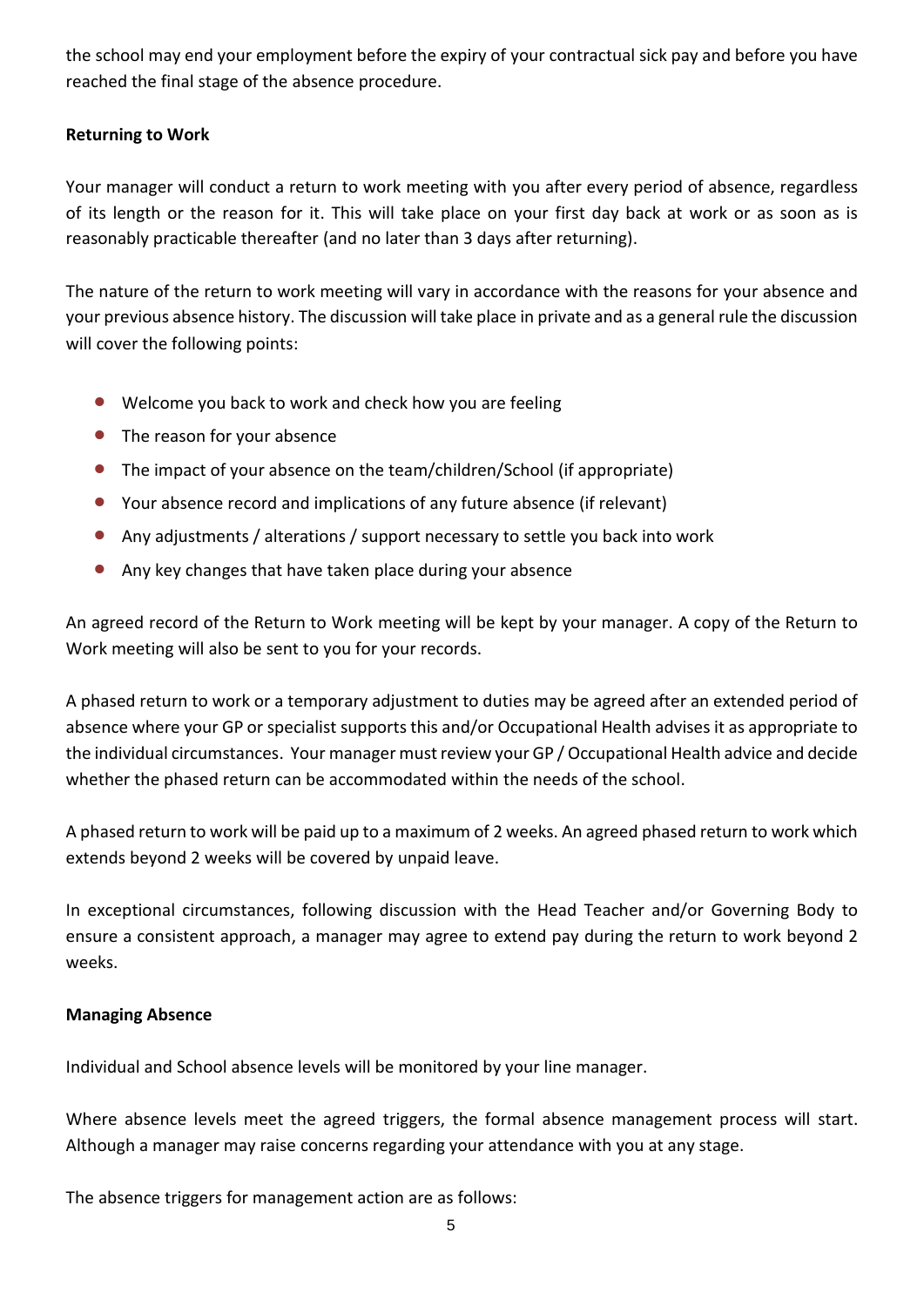▶ 3 or more separate occurrences or absences totalling 10 or more working days in a rolling 12 month period and/or

- Absence of 6 or more days accrued over 2 or more periods in any 4 month period and/or
- ▶Two periods of absence lasting 4 or more days in any 4 month period and/or
- One calendar month of continuous absence in a rolling 12 month period and/or

 $\blacktriangleright$  An identifiable and potentially unacceptable pattern or trend of absence e.g. Friday – Monday absences, monthly dates (e.g. last Friday every month).

When you hit the absence triggers, you will be managed through a 3 stage process.

The 3 stages are progressive; however the Governing Body reserves the right to enter the formal procedure at any stage as required by the circumstances.

The Governing Body also reserves the right to accelerate progress through the 3 stages when circumstances demand.

#### **Stage 1 meeting**

As soon as you hit an absence trigger, your manager will arrange a stage 1 meeting with you.

You will be invited to the meeting in writing with reasonable notice (around 5 working days). A copy of the Absence Management Policy will be provided.

The meeting will normally take place at your place of work or in the case of on-going absence, at your home (with prior agreement) or another mutually agreeable venue.

You have the right to be accompanied at this meeting by a trade union representative or a work colleague.

The purpose of this meeting is to:

- Establish the current situation regarding your health/reasons for absence
- Offer appropriate [support](#page-10-0) that will help improve your health, wellbeing and attendance or facilitate a return to work.
- Agree an Action Plan and targets which will assist in improving your attendance or achieving a return to work, and an appropriate review period.

The nature of the meeting will be constructive and is likely to vary, depending on the reasons for absence. During the discussion, managers need to act sensitively and with due consideration for the reason for the absence. Where the reason for absence may be disability related, managers must be aware of their legal obligation to:

- Ensure that the employee is not disadvantaged because of his/her disability
- Make reasonable adjustments to enable the employee to continue to work,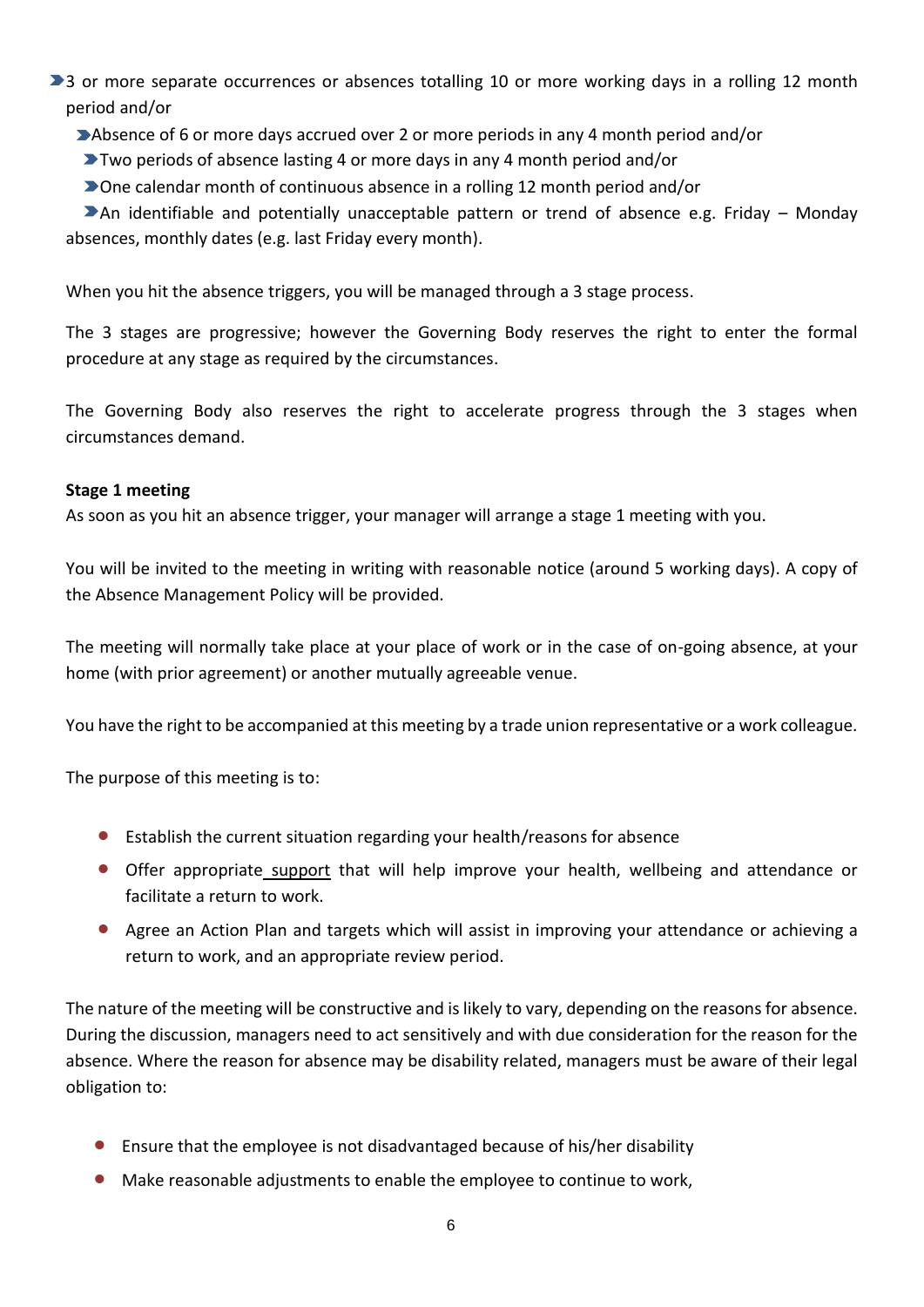An Action Plan will be mutually agreed which includes agreed attendance targets or a target return to work date, and an agreed review period.

A referral to Occupational Health may be made depending on the nature of the absence.

Details of the Stage 1 meeting will be recorded and followed up in writing via a letter following the meeting. A copy of the agreed Action Plan will also be sent to you.

At the end of the agreed review period, your manager will review your attendance with you against your agreed action plan. Your manager will communicate the decision to you and follow it up in writing. The decision may be to either:

- End the Sickness Absence Management process
- Set a further review period under stage 1 of the policy
- Move to Stage 2 if your absence has continued for a further 8 weeks, and/or you have failed to reach the attendance targets set at stage 1
- In exceptional circumstances your manager does not have to wait until the end of the review period to progress to Stage 2.

#### **Stage 2 meeting**

At stage 2, a meeting will be held with you, your manager and, where appropriate, a representative from People Services.

You will be invited to the meeting in writing with reasonable notice (around 5 working days). A copy of the Absence Management Policy will be provided.

The meeting will normally take place at your place of work or in the case of on-going absence, at your home (with prior agreement) or another mutually agreeable venue.

You have the right to be accompanied at this meeting by a trade union representative or a work colleague.

The purpose of the stage 2 meeting is to

- Establish the current situation regarding your health
- Review your action plan during Stage 1
- Explore further [support](#page-10-0) that is available that will help improve your health, wellbeing and attendance or facilitate a return to work.
- Agree an Action Plan and targets which will assist in improving your attendance or achieving a return to work, and an appropriate review period.

As in stage 1, the nature of the meeting will be constructive and is likely to vary, depending on the reasons for absence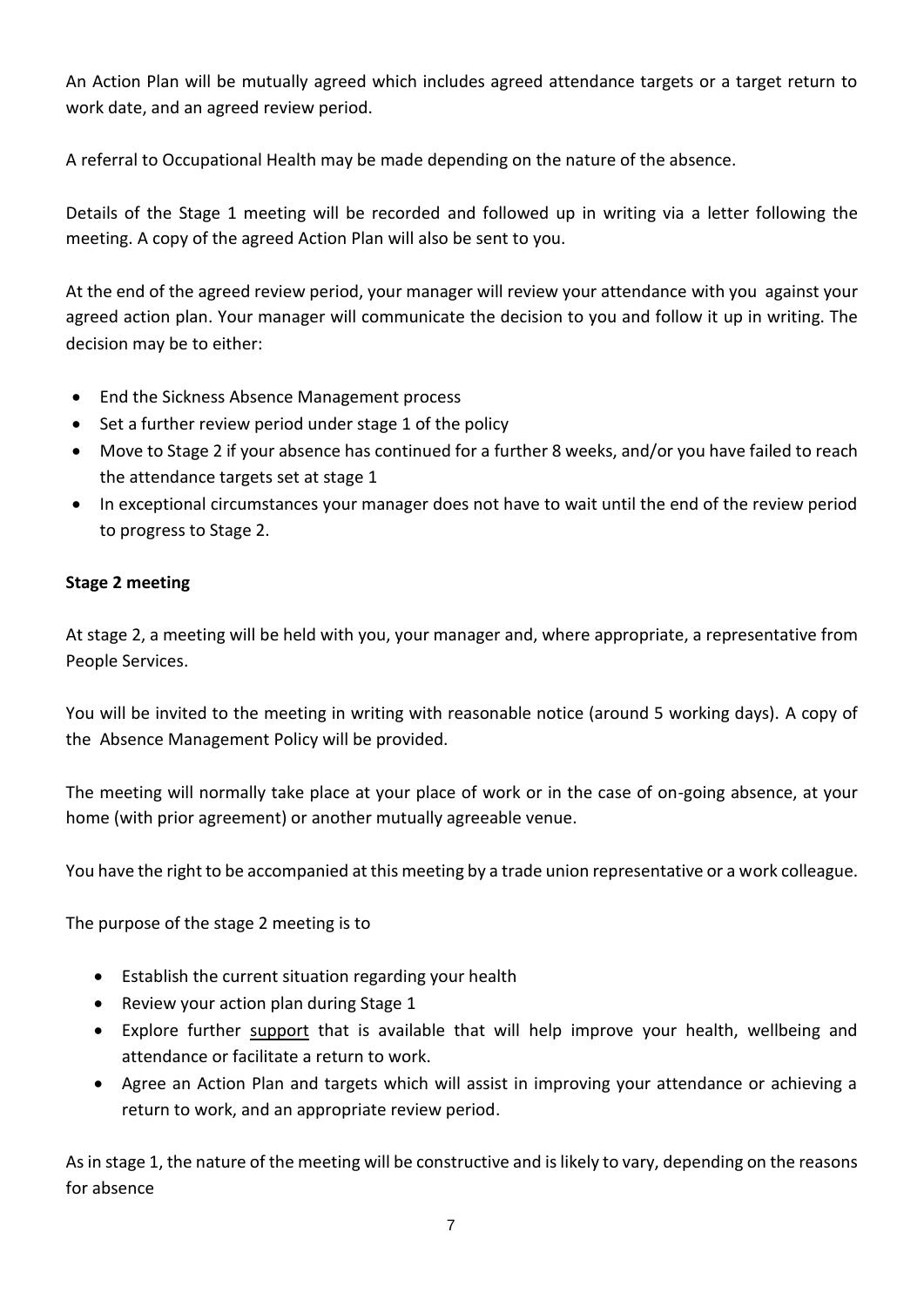At stage 2, a referral to Occupational Health will always be made to request medical advice regarding your absence.

Details of the Stage 2 meeting will be recorded by your manager and followed up in writing via a letter following the meeting. This letter will indicate that one of the potential outcomes of moving to stage 3 is your dismissal from post on the grounds of capability. A copy of the agreed Action Plan will also be sent to you.

At the end of the agreed review period, your manager will review your attendance with you against your agreed action plan. Your manager will communicate the decision to you and follow it up in writing. The decision may be to either:

- End the Sickness Absence Management process
- Set a further review period under stage 2 of the policy
- Move to Stage 3 if your absence has continued for a further 8 weeks and/or you have failed to reach the attendance targets set at stage 2.

In exceptional circumstances your manager does not have to wait until the end of the review period to progress to Stage 3.

#### **Stage 3 Meeting**

At stage 3, a meeting will take place which will be chaired by The Head Teacher (or Chair of Governors in respect of the Headteacher's absence) supported by a People Services representative.

You will be invited to the meeting in writing with reasonable notice (approximately 10 working days). A pack of information detailing your case to date and a copy of the Absence Management Policy will be provided.

The meeting will normally take place at your place of work or in the case of on-going absence, at your home (with prior agreement) or another mutually agreeable venue.

You have the right to be accompanied this meeting by a trade union representative or a work colleague.

The purpose of the Stage 3 meeting is to decide on your future employment, on the basis of all of the available information including medical evidence and the impact of your absence on the school.

The Head Teacher (or Chair of Governors in respect of the Headteacher's absence) will review your case to date, including:

- Your attendance levels and reasons for absence(s)
- The impact on the school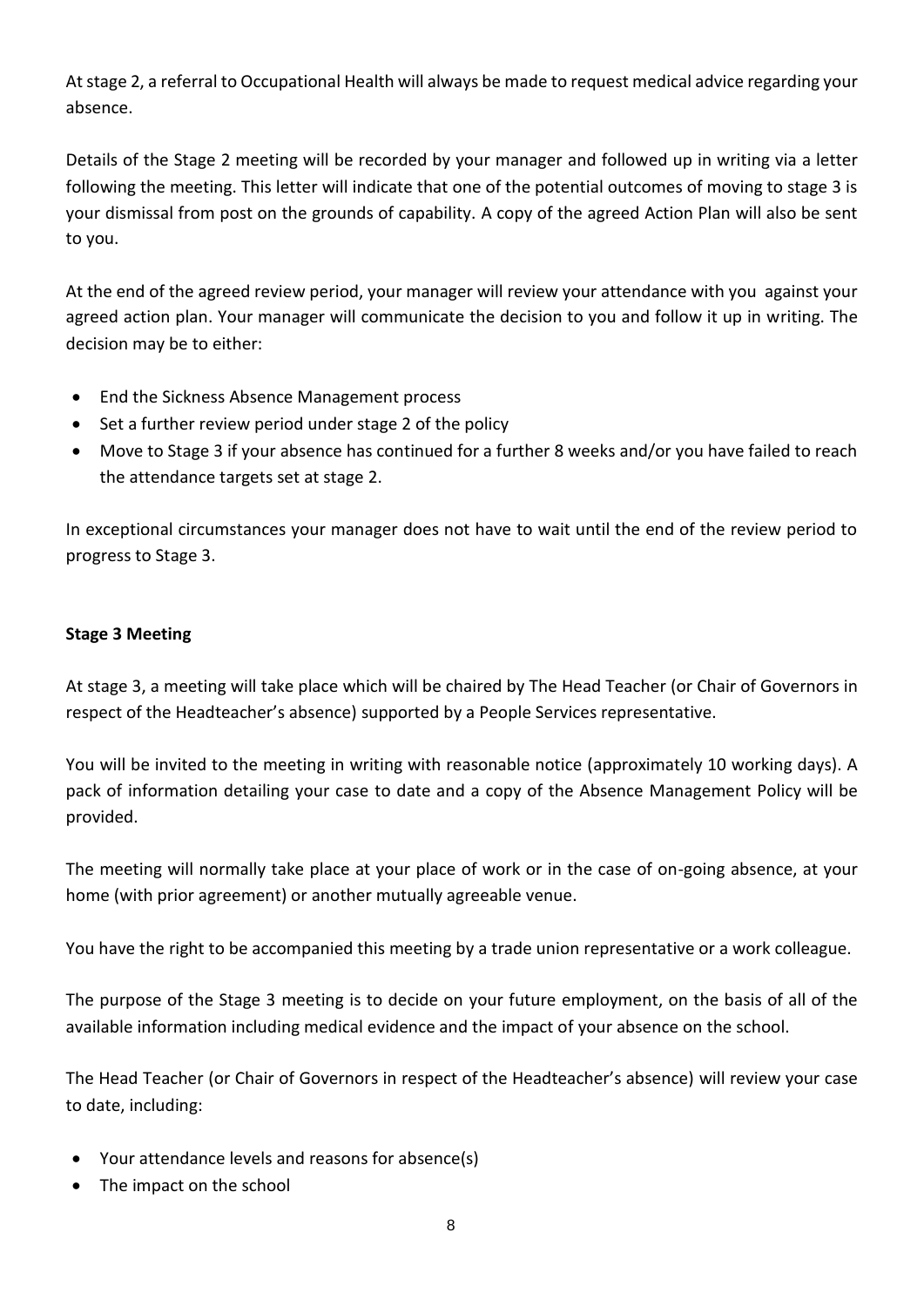- The process that has been followed
- The options that have been explored and taken up includin[g support](#page-10-0) such as reasonable adjustments / redeployment.
- All of the medical advice received to date
- Any other relevant information put forward during the meeting.
- The Head Teacher (or Chair of Governors in respect of the Headteacher's absence) will decide on an appropriate outcome which may be:
- To agree a further review period
- To allow more time for recovery
- To request further medical information
- To re-consider redeployment within the school and/or other reasonable adjustments,
- Or, if all other avenues have been explored and it is reasonable in the circumstances, to terminate your employment on the grounds of capability due to ill health.

The decision will be communicated as appropriate and confirmed in writing within five working days of the meeting.

If the decision is made to dismiss you, you will be issued with notice of the termination of your contract in accordance with your notice period and you will be informed of your right of appeal.

Further guidance on Dismissals can be found in Guidance Note GN1 – Dismissal & Appeal Procedure.

#### **Appeals**

Appeals against the decision to dismiss must be submitted in writing to the Governing Body's Appeals Committee within ten working days of receipt of the written decision, stating the grounds of the appeal and the resolution sought.

An Appeal Hearing will be heard by members of the Appeals Committee, with support from People Services.

You have the right to be accompanied at this meeting by a trade union representative or a work colleague.

The decision of the Appeal panel will be notified within five working days of the hearing. This decision is final and may not be the subject of any further appeal or grievance.

Further guidance on Dismissals can be found in Guidance Note GN1 – Dismissal & Appeal Procedure.

#### **Occupational Health**

At any stage of the absence management process, you may be required to attend an Occupational Health assessment.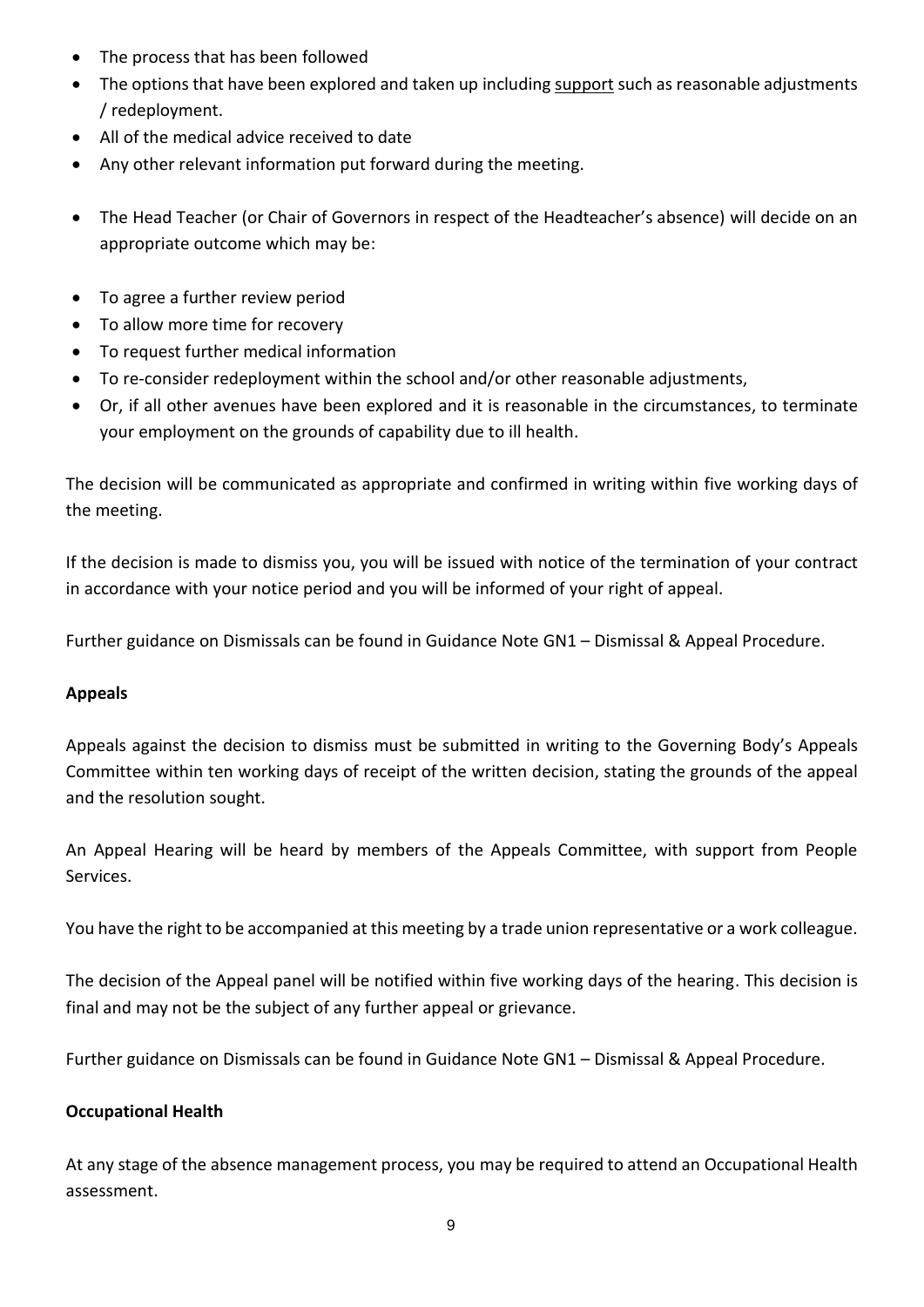Occupational Health may request your permission to seek a medical report from your GP/Specialist, in order to provide a more informed assessment.

You are entitled to view and discuss the contents of your manager's referral, and you will be provided with a copy of the Occupational Health report.

Refusing to agree to medical referral may result in sick pay being withheld and decisions regarding your future employment being made without the benefit of medical opinion.

#### **Medical Suspension**

Under the Education (Teachers Qualifications and health Standards (England) Regulations 1999), the secretary of State has power to direct on medical grounds that Teachers can:

- be suspended
- have their employment terminated
- be made subject to conditions

For all staff employed within the school, if your manager has reason to believe that you may have become medically unfit to work, your manager may, in consultation with People Services and Occupational Health, medically suspend you from work.

Where there may be risk to pupils / students and / or other member of staff, the school should take whatever action necessary.

Where suspension is considered necessary, it must be undertaken in the interests of the school and of the pupils or students in their care.

#### *Suspension must be on full pay.*

It is the responsibility of the school / employing authority to decide, after obtaining medical advice, whether an employee is fit to resume their duties.

#### **Ill Health Retirement**

Requests for ill health retirement for Local Government Pension Scheme members will be assessed by an approved independent doctor qualified in occupational medicine, appointed by the Pension Fund Administrators.

Teachers considering ill health will have to make an application to Teachers Pensions. The appropriate Ill health retirement form and the [medical information form](https://www.teacherspensions.co.uk/~/media/Files/Documents/Members/Forms/TP_Mem_Form_IRBMI.ashx) will need to be completed and provide evidence of ill health.

Guidance on the Ill Health Retirement procedure can be found in Guidance Note GN2 – Ill Health Retirement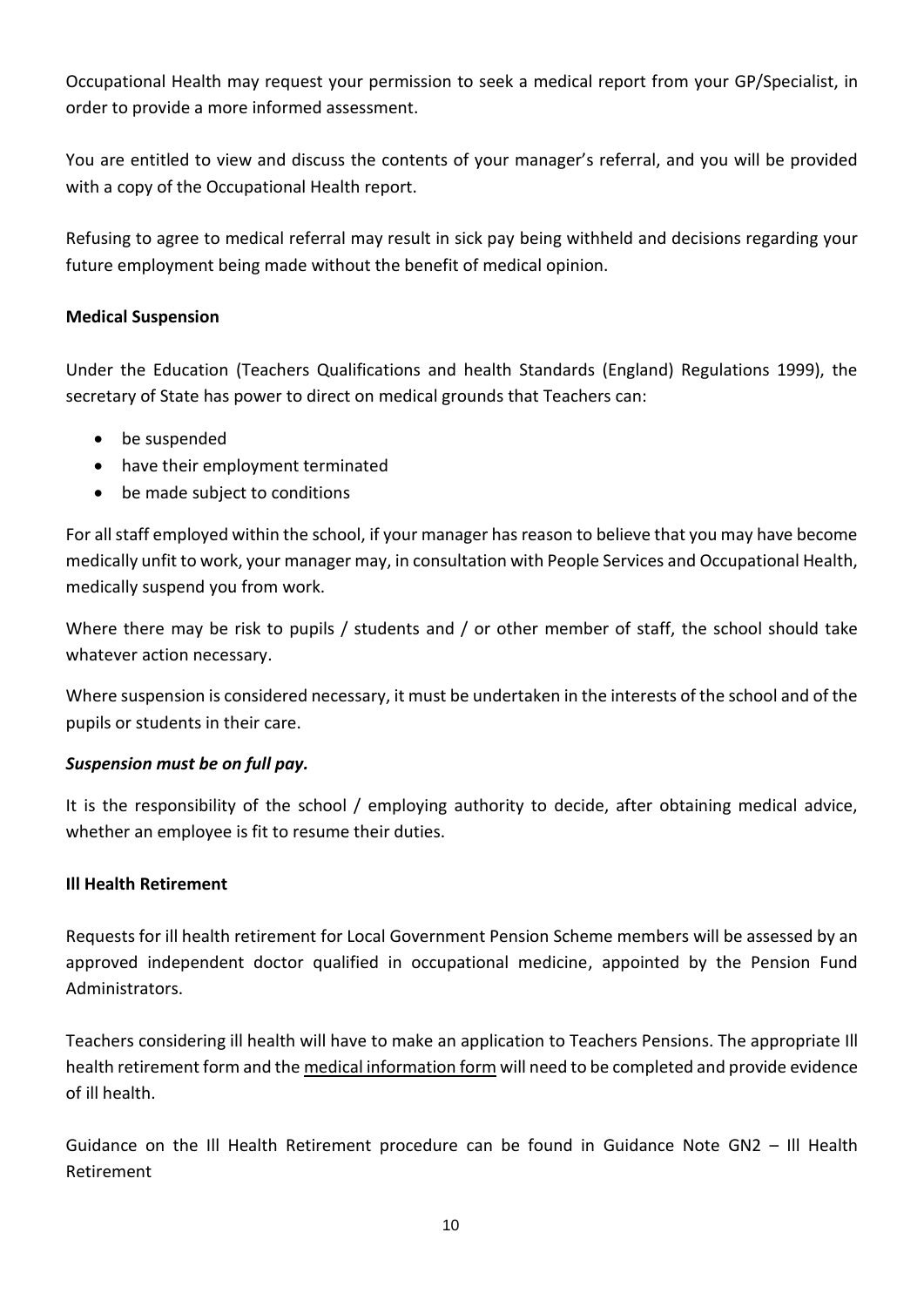#### <span id="page-10-0"></span>**Support**

The following are examples of the range of support measures that may be discussed with you at any stage during the absence management process:

- Occupational Health referral
- Reasonable adjustments to your role or work location may be suggested by your GP and/or Occupational Health. Your manager will review the advice and may agree to assist you in your return to work and/or to help improve your attendance. Examples may include workplace modifications, reallocation of duties, reduced hours, relocation, changing work patterns etc.
- **•** Provision of equipment, aids or adaptations.
- **•** Provision of additional training or a buddy / mentor.
- **•** Stress Risk assessment, Workstation / DSE assessment.
- Redeployment within the school to a suitable alternative role on a temporary or permanent basis may be considered in circumstances where Occupational Health suggests this and where reasonable adjustments to your current role have been explored.
- Occupational Health provides a range of support, including the confidential Counselling Service.
- You are advised to seek support and advice from your own GP or Specialist.
- Advice and support for employees is also available from trade union representatives. Managers may seek advice and support from People Services.
- In the case of terminal or serious illness, managers should seek appropriate advice from People Services and Occupational Health to ensure that this is handled carefully and sensitively and employees are given the support they need.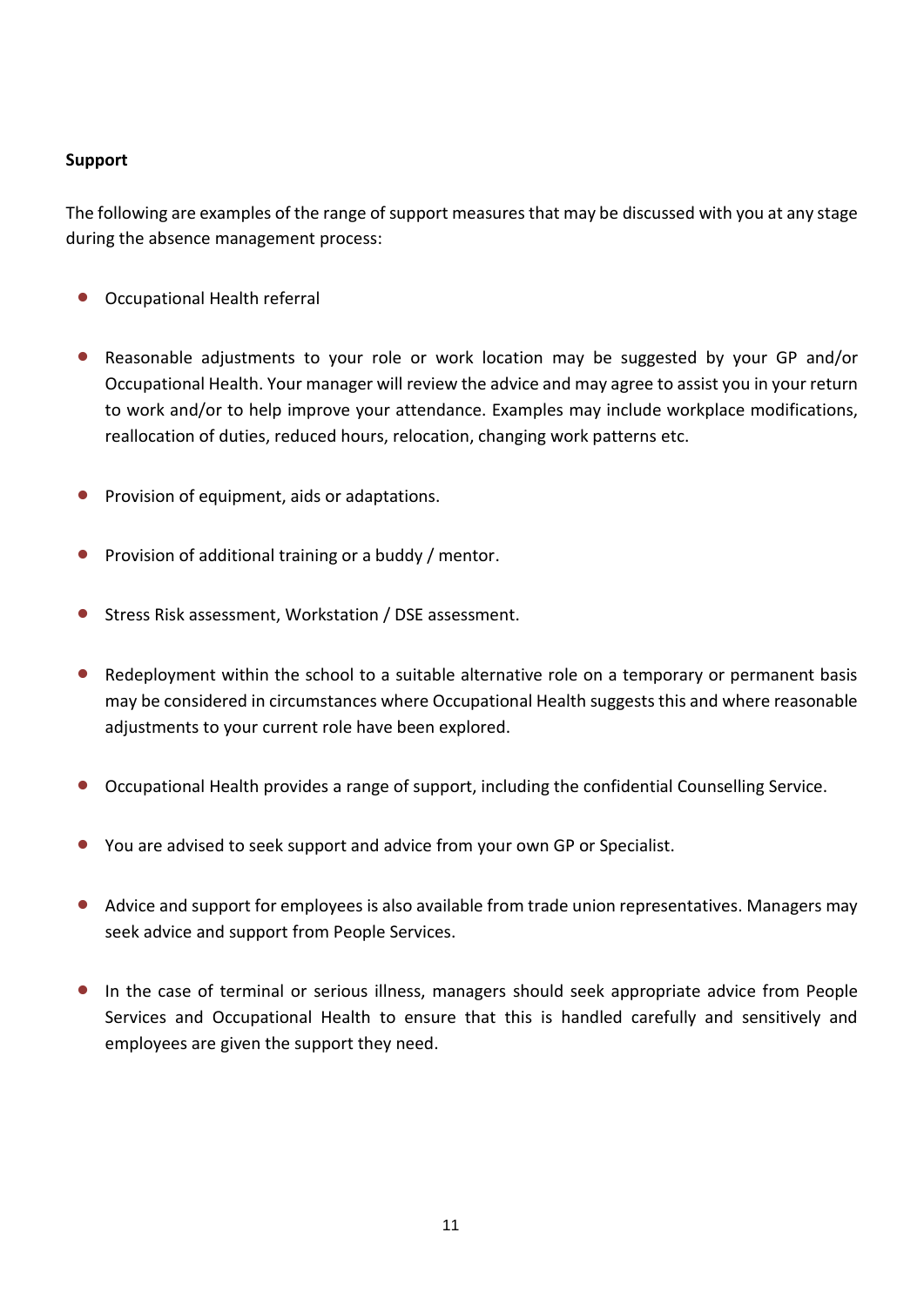### **ABSENCE REVIEWER, FINAL ABSENCE REVIEWER AND APPEAL MANAGER**

The table below sets out the persons to be appointed where possible, throughout the stages of the absence review procedure depending on the person who is/has been absent from work.

| Employee<br>Level            | <b>Absence Reviewer</b>                                                                                                          | <b>Final Absence</b><br>Reviewer                                                                 | Appeal<br>Manager (re<br>Written<br><b>Warnings)</b>                                                                                                            | Appeal Manager<br>(re Dismissal)                                              |
|------------------------------|----------------------------------------------------------------------------------------------------------------------------------|--------------------------------------------------------------------------------------------------|-----------------------------------------------------------------------------------------------------------------------------------------------------------------|-------------------------------------------------------------------------------|
| Headteacher                  | Chair of<br>Governors or a<br>non-staff<br>Governor (other<br>than the Vice-<br>Chair) nominated<br>by the Chair of<br>Governors | Governors'<br>Absence Panel<br>appointed by the<br>Vice-Chair of<br>Governors                    | A non-staff<br>Governor<br>(other than<br>the Chair of<br>Governors<br>or Vice-<br>Chair of<br>Governors)<br>nominated<br>by the Vice-<br>Chair of<br>Governors | Governors'<br>Appeal Panel,<br>appointed by<br>the Vice-Chair<br>of Governors |
| Other<br>Leadership<br>Spine | Headteacher                                                                                                                      | Chair of<br>Governors or a<br>non-staff<br>Governor<br>nominated by the<br>Chair of<br>Governors | A non-staff<br>Governor<br>nominated<br>by the Vice-<br>Chair of<br>Governors                                                                                   | Governors'<br><b>Appeal Panel</b>                                             |